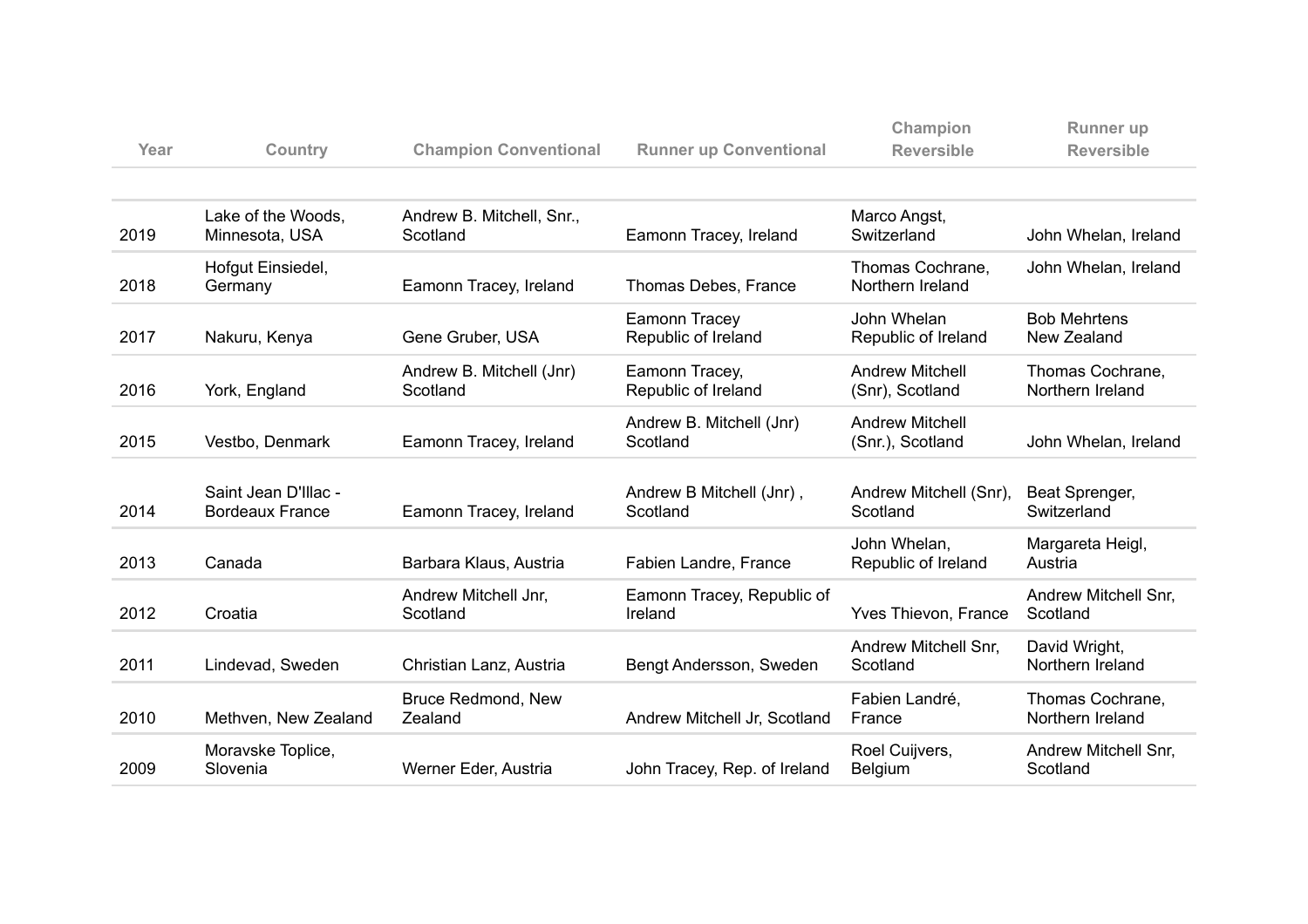| 2008 | Grafenegg, Austria                         | Samual Gill, Northern Ireland Bernhard Altmann, Austria |                                     | Andrew Mitchell Snr,<br>Scotland   | Yves Thievon, France                 |
|------|--------------------------------------------|---------------------------------------------------------|-------------------------------------|------------------------------------|--------------------------------------|
| 2007 | Kaunas, Lithuania                          | David Gill, Northern Ireland                            | Andrew Mitchell Jr, Scotland        | Simon Witty, England               | Andrew Mitchell Snr,<br>Scotland     |
| 2006 | Tullow, Co. Carlow,<br>Republic of Ireland | Andrew B. Mitchell jnr,<br>Scotland                     | Peter Lanz, Austria                 | Simon Witty, England               | Fabien Landré,<br>France             |
| 2005 | Prague, Czech Republic                     | Bernard Altmann, Austria                                | John Tracey, Rep. of Ireland        | Simon Witty, England               | Ove Gedsø, Denmark                   |
| 2004 | Limavady, Northern<br>Ireland              | Peter Lanz, Austria                                     | Evan Watkin, Wales                  | Simon Witty, England               | Thomas Cochrane,<br>Northern Ireland |
| 2003 | Guelph, Ontario, Canada                    | David Wright, Northern<br>Ireland                       | Evan Watkin, Wales                  | James Witty, England               | Kris 't Seyen, Belgium               |
| 2002 | Bellechasse, Switzerland                   | Martin Kirnstedter, Austria                             | John Tracey, Rep. of Ireland        | Anders Göransson-<br>Frick, Sweden | William Morrison,<br>Scotland        |
| 2001 | Eskjaer, Skive, Denmark                    | Henry Thegen, Denmark                                   | Harald Gadermayr, Austria           | Freddy Bohr, France                | Kris 't Seyen, Belgium               |
| 2000 | Lincoln, England                           | Henry Thegen, Denmark                                   | Andrew L. Morrison,<br>Scotland     | John Hill, England                 | Peter Ulrich,<br>Switzerland         |
| 1999 | Pomacle, France                            | Martin Kehoe, Republic of<br>Ireland                    | Georg Menitz, Austria               | Christoph Hess,<br>Switzerland     | John Hill, England                   |
| 1998 | Altheim, Germany                           | Bernhard Altmann, Austria                               | David Wright, Northern<br>Ireland   | Graeme Witty,<br>England           | Willi Zollinger,<br>Switzerland      |
| 1997 | Geelong, Australia                         | Thomas Cochrane, Northern<br>Ireland                    | Roger Jordan, New Zealand           | Andrew Mitchell Snr,<br>Scotland   | John Hill, England                   |
| 1996 | Oak Park, Carlow,<br>Republic of Ireland   | Jens Iversen, Denmark                                   | Desmond Wright, Northern<br>Ireland | David Carnegie,<br>Scotland        | Peter Waters,<br>England             |
| 1995 | Egerton, Njoro, Kenya                      | Martin Kehoe, Republic of<br>Ireland                    | Ole L. Pedersen, Denmark            | Willi Zollinger,<br>Switzerland    | Odd Braut, Norway                    |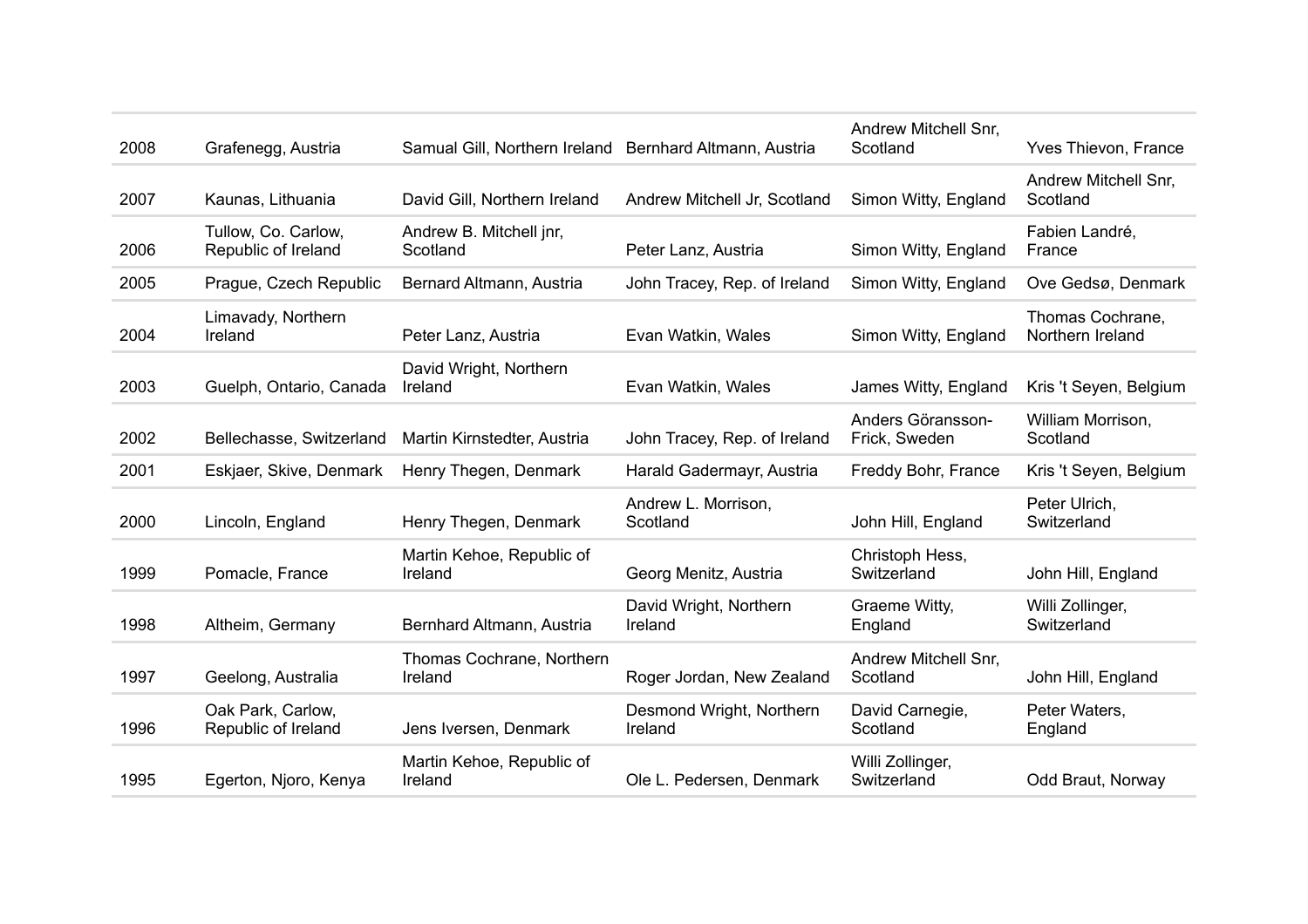| 1994 | Outram, Dunedin, New<br>Zealand                   | Martin Kehoe, Republic of<br>Ireland      | Matti Tanila, Finland               | Hans Frei,<br>Switzerland | Willi Zollinger,<br>Switzerland |
|------|---------------------------------------------------|-------------------------------------------|-------------------------------------|---------------------------|---------------------------------|
| 1993 | Vastraby Gard,<br>Helsingborg, Sweden             | Helga Wielander, Austria                  | Josef Gadermayer, Austria           | John Hill, England        | Willi Zollinger,<br>Switzerland |
| 1992 | Albacete, Spain                                   | Graeme Witty, England                     | Dorinus Schoonen,<br>Netherlands    | John Hill, England        | Willi Zollinger,<br>Switzerland |
| 1991 | Limavady, Northern<br>Ireland                     | Ulrik Olsson, Sweden                      | Bengt Andersson, Sweden             |                           |                                 |
| 1990 | Zeewolde, Netherlands                             | Graeme Witty, Great Britain               | John Hill, Great Britain            |                           |                                 |
| 1989 | Kleppe, Norway                                    | Daniel Herleer, Belgium                   | Graeme Witty, Great Britain         |                           |                                 |
| 1988 | Amana, Iowa, U.S.A.                               | Graeme Witty, Great Britain               | Helge Nielsen, Denmark              |                           |                                 |
| 1987 | Marchfield, Austria                               | Karl Altmann, Austria                     | John Hill, Great Brittain           |                           |                                 |
| 1986 | Olds, Alberta, Canada                             | Desmond Wright, Northern<br>Ireland       | Kees Breure, Netherlands            |                           |                                 |
| 1985 | Sdr. Naeraa, Funen,<br><b>Denmark</b>             | Niels Balle, Denmark                      | Desmond Wright, Northern<br>Ireland |                           |                                 |
| 1984 | Horncastle, Lincolnshire,<br><b>Great Britain</b> | Desmond Wright, Northern<br>Ireland       | Bjarne M. Nielsen, Denmark          |                           |                                 |
| 1983 | Harare, Zimbabwe                                  | Hermann Altmann, Austria                  | Bjarne M. Nielsen, Denmark          |                           |                                 |
| 1982 | Tasmania, Australia                               | Ian Miller, New Zealand                   | Elvery Hunt, new Zealand            |                           |                                 |
| 1981 | Wexford, Republic Of<br>Ireland                   | Alan J. Wallace, New<br>Zealand           | Sievert Jansson, Sweden             |                           |                                 |
| 1980 | Christchurch, New<br>Zealand                      | Vivian E. Samuel, Great<br><b>Britain</b> | John Tracey, Republic of<br>Ireland |                           |                                 |
|      |                                                   |                                           |                                     |                           |                                 |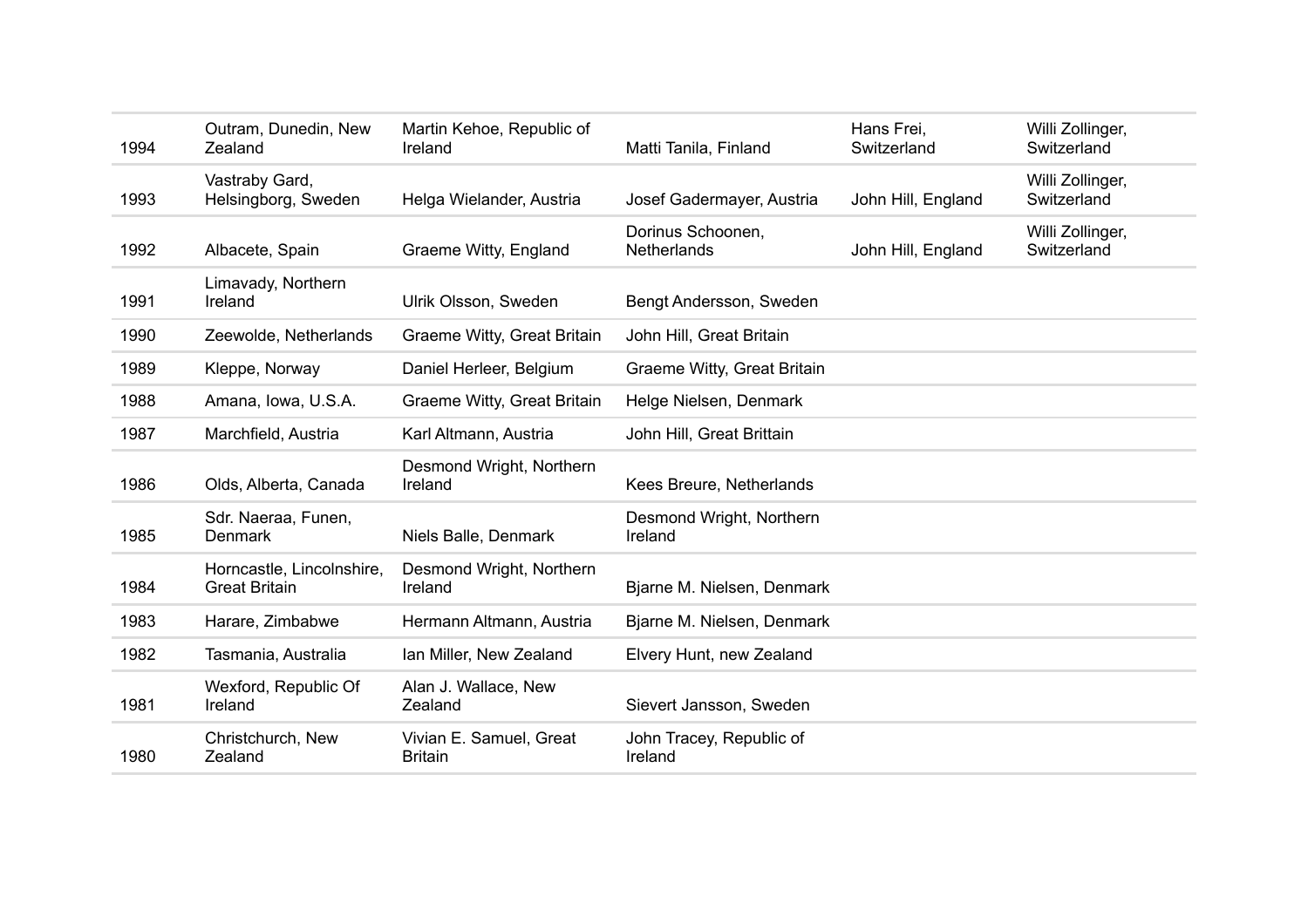| 1979 | Limavady, Northern<br>Ireland           | Robert Wieser, Austria                                   | Josef Liszt, Austria                                          |
|------|-----------------------------------------|----------------------------------------------------------|---------------------------------------------------------------|
| 1978 | Wickstandt, near<br>Friedberg, Germany  | Karl Olov Hedstad, Sweden                                | Vivian E. Samuel, Great<br><b>Britain</b>                     |
| 1977 | Flevohof, Biddinghuizen,<br>Netherlands | Franz Rainer, Austria                                    | Paavo Tommiska, Finland                                       |
| 1976 | Bjertorp, Vara, Sweden                  | Hermann Altmann, Austria                                 | Alfred Eder, Autstria                                         |
| 1975 | Oshawa, Ontario,<br>Canada              | Gunnar Herleth, Norway                                   | Ruud Hermus, Netherlands                                      |
| 1974 | Helsinki, Finland                       | Carl-Johan Holmstrom,<br>Finland                         | John Tracey, Republic of<br>Ireland / Carl Timbers,<br>Canada |
| 1973 | Wexford, Republic of<br>Ireland         | Paavo Tuominen, Finland                                  | John Tracey, Republic of<br>Ireland                           |
| 1972 | Mankato, Minnesota,<br><b>U.S.A.</b>    | Willi Flatnitzer, Austria                                | Mads Bakken, Norway                                           |
| 1971 | Tauton, Somerset,<br>England            | Peter Oveergaard, Denmark                                | Alan Wallace, New Zealand                                     |
| 1970 | Horsens, Denmark                        | Leif Jac. Huser, Norway                                  | James Murphy, Republic of<br>Ireland                          |
| 1969 | Belgrade, Yugoslavia                    | Flemming Thyssen,<br><b>Denmark</b>                      | Peter Anderson, Australia                                     |
| 1968 | Salisbury, Rhodesia                     | Marinus Schoonen,<br>Netherlands                         | Adolf Preuss, Germany                                         |
| 1967 | Christchurch, New<br>Zealand            | Gunnar Johansson,<br>Sweden / Paavo Tuominen,<br>Finland | Jens Kristensen, Denmark                                      |